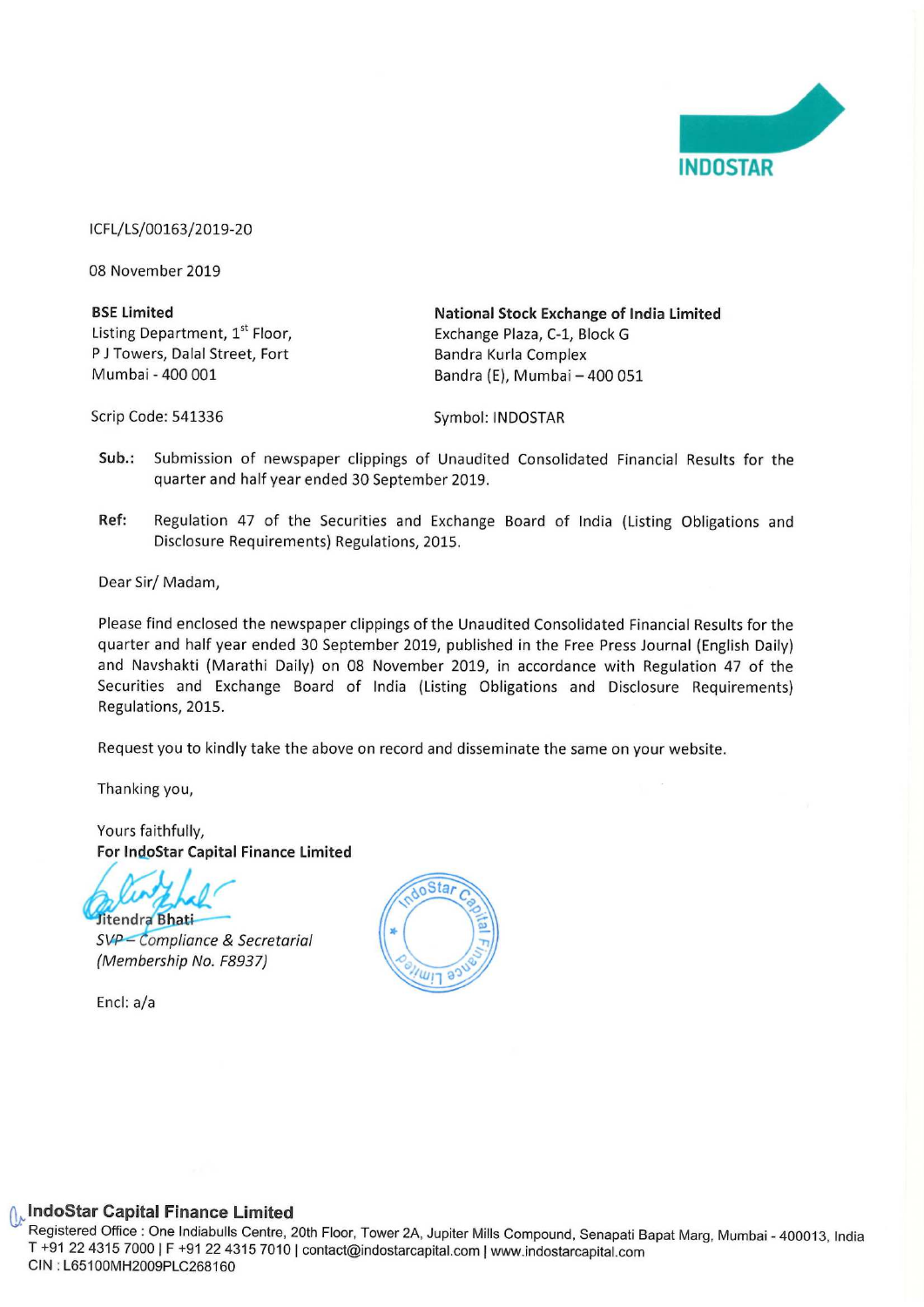|                                                            | <b>IndoStar Capital Finance Limited</b><br>Regd Office: One Indiabulis Centre, Tower 2A, 20th Floor, Jupiter Mills Compound, S.B. Marg, Mumbal - 400013, India                                                                                                                                                                                                                                                                                                                       |                                                                                                                                                         |                                          |                                                                                                                                                                                                                       |                                                          | <b>INGGSTAR</b>                                                                                                          |
|------------------------------------------------------------|--------------------------------------------------------------------------------------------------------------------------------------------------------------------------------------------------------------------------------------------------------------------------------------------------------------------------------------------------------------------------------------------------------------------------------------------------------------------------------------|---------------------------------------------------------------------------------------------------------------------------------------------------------|------------------------------------------|-----------------------------------------------------------------------------------------------------------------------------------------------------------------------------------------------------------------------|----------------------------------------------------------|--------------------------------------------------------------------------------------------------------------------------|
|                                                            | EXTRACT OF UNAUDITED CONSOLIDATED FINANCIAL RESULTS FOR<br>THE QUARTER AND HALF YEAR ENDED 30 SEPTEMBER 2019                                                                                                                                                                                                                                                                                                                                                                         | Tel: +91 22 43157000 Fax: +91 22 43157010 CIN: L65100MH2009PLC268160<br>Wabsite: www.indostarcapital.com E-mail: Investor.relations@indostarcapital.com |                                          |                                                                                                                                                                                                                       |                                                          |                                                                                                                          |
| S.<br>Nö                                                   | Particulars                                                                                                                                                                                                                                                                                                                                                                                                                                                                          |                                                                                                                                                         |                                          | Quarter ended<br>30 September 2019<br><b>Unaudited</b>                                                                                                                                                                | Haif Year ended<br>30 September 2019<br><b>Unaudited</b> | (INR In Lakhs)<br>Quarter ended<br>30 September 2018<br><b>Unaudited</b>                                                 |
| 31<br>Profit before tax<br>边<br>Profit after tax<br>838    | Revenue from operations (including other income)                                                                                                                                                                                                                                                                                                                                                                                                                                     |                                                                                                                                                         |                                          | 42.392<br>6.753<br>4.941                                                                                                                                                                                              | 84,298<br>12.599<br>9 650<br>9.716                       | 31,976<br>9.916<br>6,398<br>6,399                                                                                        |
| $\alpha$<br>Đ.<br>B.                                       | Total comprehensive income (Comprising profit after tax<br>for the period and other comprehensive income after tax)<br>Paid up equity share capital (Face value of INR 10/-each)<br>Earnings per share (* not annualised)                                                                                                                                                                                                                                                            |                                                                                                                                                         |                                          | 4,948<br>9.227                                                                                                                                                                                                        | 9.227                                                    | 9,224<br>*7 15                                                                                                           |
| Basic (INR)<br>Difuted (INR)                               | a. The above is an extract of detailed format of unaudited consolidated financial results for the quarter and half year ended<br>30 September 2019, prepared pursunt to Regulation 33 of the SEBI (Listing Obligations and Disclosure Requirements)                                                                                                                                                                                                                                  |                                                                                                                                                         |                                          | *6.36<br>15.31                                                                                                                                                                                                        | *10.46<br>*10.31                                         | 16.36                                                                                                                    |
|                                                            | Regulations, 2016 read with SEBI circular dated 05 July 2016. The full format of the unaudited standalone financial results and<br>unaudited consolidated financial results are available on the website of the Company at www.indostarcapital.com and on the<br>websites of the BSE Ltd. at www.bseindla.com and the National Slock Exchange of India Ltd. at www.nseindla.com<br>The key information of the unaudited standalone financial results of the Company are given below. |                                                                                                                                                         |                                          |                                                                                                                                                                                                                       |                                                          | (INR in Lakhs)                                                                                                           |
| Sr.<br>No                                                  | <b>Particulars</b>                                                                                                                                                                                                                                                                                                                                                                                                                                                                   |                                                                                                                                                         |                                          | Quarter ended<br>30 September 2019<br>Unaudited                                                                                                                                                                       | Half Year ended<br>30 September 2019<br><b>Unaudited</b> | Quarter ended<br>30 September 2018<br>Unaudited                                                                          |
| Profit before tax:<br>$2^{\circ}$<br>Profit after tax<br>3 | Revenue from operations (including other income)                                                                                                                                                                                                                                                                                                                                                                                                                                     |                                                                                                                                                         |                                          | 40.702<br>6.126<br>4.586                                                                                                                                                                                              | <b>B1,167</b><br>11,451<br>8,048                         | 31.347<br>10.584<br>7.089<br>7.090                                                                                       |
| 淨                                                          | Total comprehensive Income<br>b. The Board of Directors of the Company have declared an Interim Dividend at the rate of 10%1,e., INR 1 per equity share of the<br>face value of INR 10 /- each, for financial year 2019-20 and fixed the Record Date for the purpose of determining the<br>entitlement of shareholders for the Interim Dividend as Wednesday, 20 November 2019.                                                                                                      |                                                                                                                                                         |                                          | 4,594                                                                                                                                                                                                                 | 8.111                                                    |                                                                                                                          |
|                                                            | c. The above unaudited financial results have been reviewed by the Audit Committee and subsequently approved by the Board<br>at its meeting held on 07 November 2019. The unaudited financial results have been subjected to limited review by the<br>Statutory Auditor of the Company.                                                                                                                                                                                              |                                                                                                                                                         |                                          |                                                                                                                                                                                                                       | For and on behalf of the Board of Directors of           |                                                                                                                          |
| Place; Mumbai                                              |                                                                                                                                                                                                                                                                                                                                                                                                                                                                                      |                                                                                                                                                         |                                          |                                                                                                                                                                                                                       | Executive Vice-                                          | IndoStar Capital Finance Limited<br>R. Sridhar<br>Chairman & CEO<br>DIN: 00136697                                        |
| Date : 07 November 2019                                    | Disclosures in accordance with Regulation 52(4) of Securities and Exchange Board of India (Listing Obligations and<br>Disclosure Requirements) Regulations, 2015 ("Listing Regulations") for the half year ended 30 September 2019,                                                                                                                                                                                                                                                  |                                                                                                                                                         |                                          |                                                                                                                                                                                                                       |                                                          |                                                                                                                          |
| (a) Credit Rating                                          | Long Term Programme;<br>*CARE AA-;Positive" by CARE Ratings Limited and "IND AA-/Stable" by India Ratings & Research Private Limited (Fitch                                                                                                                                                                                                                                                                                                                                          |                                                                                                                                                         |                                          |                                                                                                                                                                                                                       |                                                          |                                                                                                                          |
|                                                            | Group) for Long Term Debt Programme of the Company.<br><b>Market Linked Debentures</b><br>*CARE PP-MLD AA-; Positive" by CARE Ratings Limited for Market Linked Debentures of the Company.                                                                                                                                                                                                                                                                                           |                                                                                                                                                         |                                          |                                                                                                                                                                                                                       |                                                          |                                                                                                                          |
|                                                            | <b>Short Term Debt Programme</b><br>"CARE A1+" by CARE Ratings Limited, "[ICRA] A1+" by ICRA Limited and "CRISIL A1+" by CRISIL Limited for Short Term Debt<br>Programme of the Company,<br>(b) Asset Cover available: As per the first proviso to Regulation 52(4) of Listing Regulations, the requirement of disclosing Asset<br>Cover is not applicable to the Company being a Non-Banking Financial Company registared with the Reserve Bank of India                            |                                                                                                                                                         |                                          |                                                                                                                                                                                                                       |                                                          |                                                                                                                          |
|                                                            | (c) Debt-Equity Ratio: 2.43:1<br>(d) Previous due date for the payment of Interest / repayment of principal in respect of the Non-Convertible Debentures<br>and whether the same has been paid or not during the half year ended 30 September 2019.                                                                                                                                                                                                                                  |                                                                                                                                                         |                                          |                                                                                                                                                                                                                       |                                                          |                                                                                                                          |
|                                                            | Nature of the Instrument                                                                                                                                                                                                                                                                                                                                                                                                                                                             | <b>Scrip Code</b><br>953980<br>957672                                                                                                                   |                                          | Due Date for Interest/Principal Payment<br>Due Date for Interest and Principal Payment 04/04/2019<br>Due Date for Interest and Principal Payment 04/04/2019<br>Due Date for Interest and Principal Payment 12/04/2019 |                                                          | Payment Status*<br>Paid within due date<br>Paid within due date<br>Paid within due date                                  |
| Series XV-Tranche D<br>Series XX-Tranche A                 |                                                                                                                                                                                                                                                                                                                                                                                                                                                                                      |                                                                                                                                                         |                                          |                                                                                                                                                                                                                       |                                                          | Paid within due date<br>*Payment made on                                                                                 |
| Series XVI                                                 | Series XXIV-Tranche D<br>Series XXIV-Tranche C                                                                                                                                                                                                                                                                                                                                                                                                                                       | 957895<br>957894                                                                                                                                        | Due Date for Interest Payment 12/04/2019 | Due Date for Interest Payment 13/04/2019                                                                                                                                                                              |                                                          | 15/04/2019                                                                                                               |
| Series XXV                                                 |                                                                                                                                                                                                                                                                                                                                                                                                                                                                                      | 957916                                                                                                                                                  |                                          | Due Date for Interest Payment<br>02/04/2019<br>02/05/2019                                                                                                                                                             |                                                          |                                                                                                                          |
|                                                            |                                                                                                                                                                                                                                                                                                                                                                                                                                                                                      |                                                                                                                                                         |                                          | 02/06/2019<br>02/07/2019<br>02/08/2019<br>02/09/2019<br>Due Date for Interest Payment                                                                                                                                 |                                                          | *Payment made on<br>02/04/2019<br>02/05/2019<br>03/06/2019<br>02/07/2019<br>02/08/2019<br>03/09/2019<br>*Payment made on |

**Mose** 0.82

**CONTRACTOR** 

 $\hat{r}$   $\bar{z}$ 

 $\bar{z}$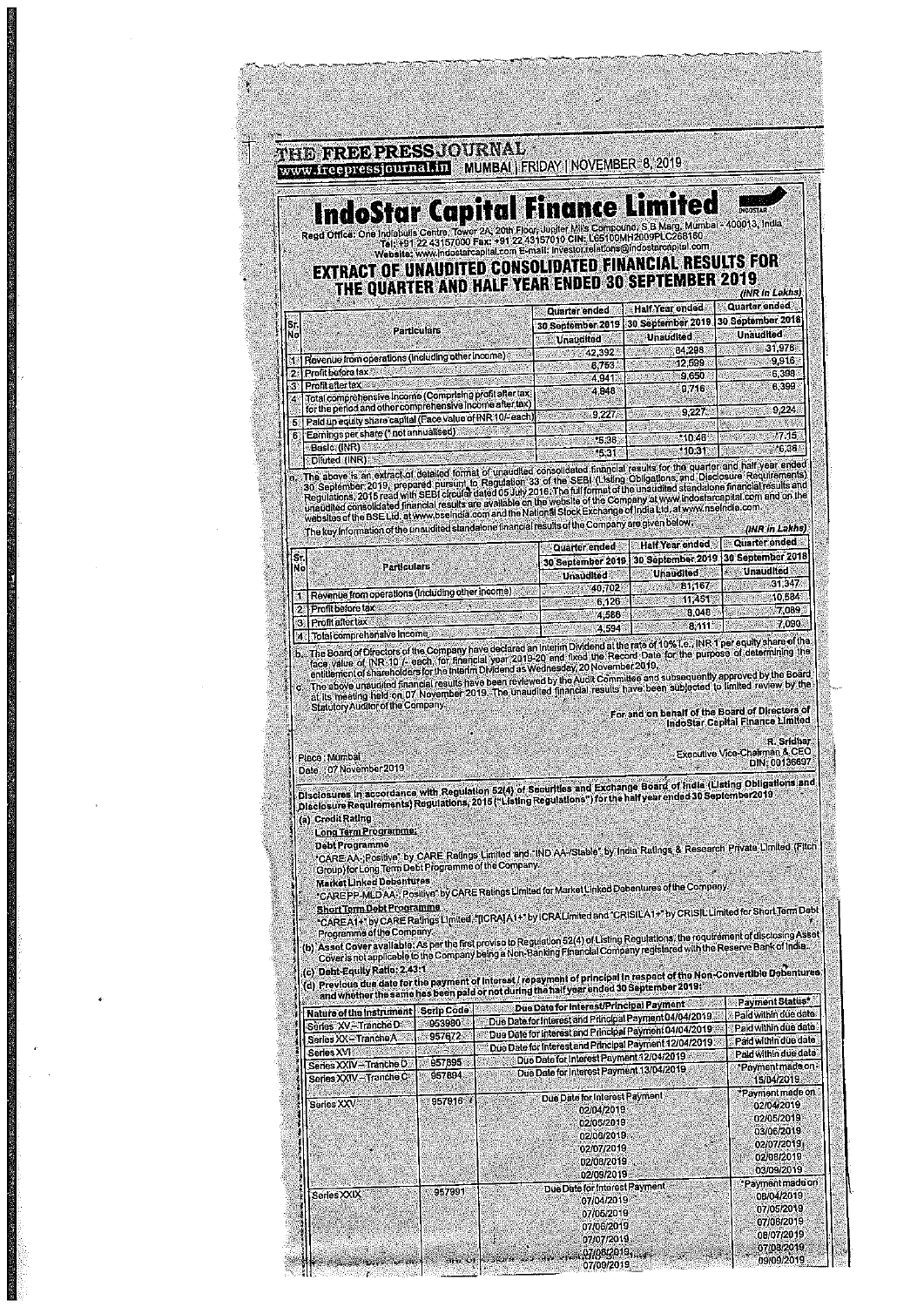| <b>Series XXXI</b>                                    | NA     | Due Date for Interest Payment                           |                      |
|-------------------------------------------------------|--------|---------------------------------------------------------|----------------------|
|                                                       |        | 02/04/2019                                              | Payment made on      |
|                                                       |        | 02/05/2019                                              | 02/04/2019           |
|                                                       |        |                                                         | 02/05/2019           |
|                                                       |        | 02/06/2019                                              | 03/06/2019           |
|                                                       |        | 02/07/2019                                              | 02/07/2019           |
| Series XXXII                                          |        | 02/08/2019                                              | 02/08/2019           |
|                                                       | ΝA     | 02/09/2019                                              | 03/09/2019           |
|                                                       |        | Due Date for Interest Payment                           |                      |
|                                                       |        | 02/04/2019                                              | Payment made on      |
|                                                       |        | 02/05/2019                                              | 02/04/2019           |
|                                                       |        | 02/06/2019                                              | 02/05/2019           |
|                                                       |        | 02/07/2019                                              | 03/06/2019           |
|                                                       |        | 02/08/2019                                              | 02/07/2019           |
| Series XV-Tranche E                                   | 953982 | 02/09/2019                                              | 02/08/2019           |
| Series XV-Tranche B                                   | 953976 | Due Date for Interest and Principal Payment 02/05/2019. | 03/09/2019           |
| Series XV-Tranche B                                   | 953976 | Due Date for Interest Payment 10/05/2019                | Pald within due date |
|                                                       |        | Due Date for interest and Principal Payment             | Paid within due date |
| Series XV-Tranche C                                   | 953978 | 05/06/2019                                              | Payment made on      |
| Tranche V - Series II                                 |        | Due Date for Interest and Principal Payment 10/05/2019  | 04/06/2019           |
| Sarles XXVI                                           | 949281 | Due Date for Interest Payment 06/06/2019                | Paid within due date |
| Series XVIII                                          | ИA     | Due Date for Interest & Principal Payment 24/06/2019    | Paid within due date |
| Series XXVII                                          | 954285 | Due Date for Interest and Principal Payment 28/06/2019  | Paid within due date |
| Series XXX-Tranche A                                  | 957981 | Due Date for Interestand Principal Payment 28/08/2019   | Pald within due date |
| Series XXI - Tranche C                                | 958078 | Due Date for Interest and Principal Payment 30/08/2019  | Paid within due date |
| Series XXIV-Tranche D                                 | 957698 | Due Date for Interestand Principal Payment 23/08/2019   | Paid within due date |
| Series XXX - Tranche B                                | 957895 | Due Date for Interest and Principal Payment 18/09/2019  | Pald within due date |
| Series XXX-Tranche D                                  | 958079 | Due Date for Interest and Principal Payment 27/09/2019  | Paid within due date |
| "Due dale for interest Payment and Penalagi Daughting | 958079 | Due Date for Interest and Principal Rayment 27/09/2019  | Paid within due date |

|| "Duo dala for interest Payment and Principal Payment are governed by the business day conventions and a Philadele B<br>| let Normalon Memorandum / Offer Document / Shelf Disclosure Document and Addendum thereto.<br>| let Next <u>un que date </u>

| Series XXV                | <b>Portp Code</b> | Next Due Date for Interest Payment |                                 |
|---------------------------|-------------------|------------------------------------|---------------------------------|
|                           | 957916            | 02/10/2019                         | Due Date for Principal Payment* |
|                           |                   | 02/11/2019                         |                                 |
|                           |                   | 02/12/2019                         |                                 |
|                           |                   | 02/01/2020                         |                                 |
|                           |                   | 02/02/2020                         |                                 |
| Series XXX - Tranche E    |                   | 02/03/2020                         |                                 |
| Series XIII - Tranche A   | 958164            | 01/11/2019                         |                                 |
| Series XIII - Tranche B   | 953211            | 08/01/2020                         | 01/11/2019                      |
| Series XIX                | 953212            | 08/01/2020                         |                                 |
| Series XXII - Tranche A   | 955754            | 08/02/2020                         |                                 |
| Series XXII - Tranche B   | 957721            | 15/03/2020                         |                                 |
| Series XXII - Tranche C   | 957722            | 15/03/2020                         |                                 |
| Series XXII - Tranche D   | 957723            | 15/03/2020                         |                                 |
| Series XXIII - Tranche A  | 957724            | 15/03/2020                         |                                 |
| Series XXI - Tranche A    | 957849            | 27/03/2020                         | ¥.                              |
| Series XXI - Tranche B    | 957695            | 26/02/2020                         |                                 |
| Series XXIX               | 957697            | 26/02/2020                         |                                 |
|                           | 957991            | 07/10/2019                         | 26/02/2020                      |
|                           |                   | 07/11/2019                         |                                 |
|                           |                   | 07/12/2019                         |                                 |
|                           |                   | 07/01/2020                         |                                 |
|                           |                   | 07/02/2020                         |                                 |
| Series XXXI               |                   | 07/03/2020                         |                                 |
|                           | NA.               | 02/10/2019                         |                                 |
|                           |                   | 02/11/2019                         |                                 |
|                           |                   | 02/12/2019                         |                                 |
|                           |                   | 02/01/2020                         |                                 |
|                           |                   | 02/02/2020                         |                                 |
| Series XXXII              |                   | 02/03/2020                         |                                 |
|                           | NA.               | 02/10/2019                         |                                 |
|                           |                   | 02/11/2019                         | S)                              |
|                           |                   | 02/12/2019                         |                                 |
|                           |                   | 02/01/2020                         |                                 |
|                           |                   | 02/02/2020                         |                                 |
| Series XXXIII - Tranche B |                   | 02/03/2020                         |                                 |
| $D1$ data $L2$ .          | 958643            | 13/03/2020                         |                                 |

The date for interest Payment and Principal Payment shall be governed by the business day conventions specified in the respective information Memorandim (Offer Document/Addendum to Shelf Disclosure Document and Addendum th

Reserve Bank of India,<br>
(9) Interast Service Coverage Ratio: As per first proviso to Regulation 52(4) of Listing Regulations, the requirement for<br>
discipling Interast Service Coverage Ratio is not applicable to the Company

(k) Earnings per share:<br>(a) Basic: INR 8.72<br>(b) Diluted: INR 8.60

Place: Mumbal

Date: 07 November 2019

For IndoStar Capital Finance Limited Syp-Compliance & Secretarial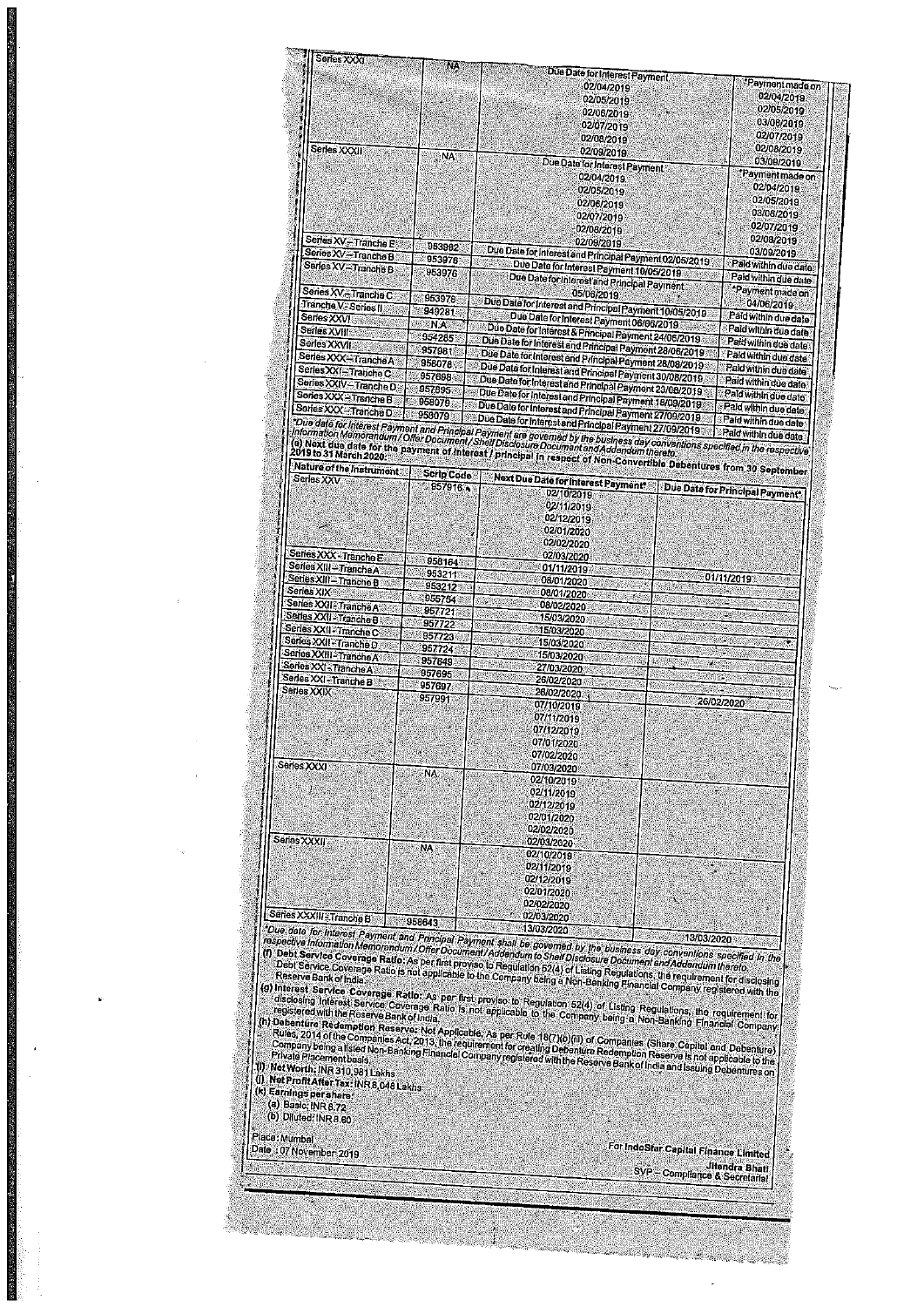लबशक्ति मुंबई, शुक्रवार, ८ नोव्हेंबर २०१९



## **IndoStar Capital Finance Lim**

Regd Office: One Indiabulls Centre, Tower 2A, 20th Floor, Jupiter Mills Compound, S.B. Warg, Mumbal - 400013, India<br>Tel: +91 22 43157000 Fax: +91 22 43157010 CIN: L65100MH2009PLC268160<br>Website: www.indostarcapital.com E-ma

## EXTRACT OF UNAUDITED CONSOLIDATED FINANCIAL RESULTS FOR THE QUARTER AND HALF YEAR ENDED 30 SEPTEMBER 2019 **INR In Lakh**

| ١s. |                                                                                                                       | Quarter ended     | <b>Half Year ended</b> | Quarter ended     |
|-----|-----------------------------------------------------------------------------------------------------------------------|-------------------|------------------------|-------------------|
| No  | <b>Particulars</b>                                                                                                    | 30 September 2019 | 30 September 2019      | 30 September 2018 |
|     |                                                                                                                       | <b>Unaudited</b>  | <b>Unaudited</b>       | <b>Unaudited</b>  |
|     | Revenue from operations (including other income)                                                                      | 42,392            | 84 298                 | 31,976            |
|     | 2 Profit before tax                                                                                                   | 6.753             | 12 599                 | 9,916             |
|     | 3   Profit after tax                                                                                                  | 4.941             | 9650                   | 6,398             |
|     | Total comprehensive Income (Comprising profit after tax.<br>for the period and other comprehensive income after tax). | 4.948             | 9716                   | 6.399             |
|     | Paid up equity share capital (Face value of INR 10/-each)                                                             | 9.227             | 9.227                  | 9,224             |
|     | Earnings per share (* not annualised)                                                                                 |                   |                        |                   |
|     | Basic (INR)                                                                                                           | 15.36             | 10.46                  | <b>785</b>        |
|     | Diluted (INR)                                                                                                         | 20.3              | 10.31                  | 6.36              |
|     |                                                                                                                       |                   |                        |                   |

The above is an extract of detailed format of unaudited consolidated financial<br>30 September 2019, prepared pursunt to Regulation 33 of the SEBI (Listing Obligations and Distioscale and half<br>30 September 2019, prepared purs The key information of the unaudited standatone financial results of the Company are given below:

| $\frac{15}{N}$                                   | Quarter ended                                           | Half Year ended | <b>Ouarter ended</b> |
|--------------------------------------------------|---------------------------------------------------------|-----------------|----------------------|
| Particulars                                      | 30 September 2019 130 September 2019 130 September 2018 |                 |                      |
|                                                  | Unaudited                                               | Unaudited       | <b>Unaudited</b>     |
| Revenue from operations (including other income) | 40.702                                                  | 81 167          | -31:347              |
| 2 Profit before tax                              | 6.126                                                   | 11:451          | 10.584               |
| <b>Frontattertax</b>                             | 4,586                                                   | 8.048           | 70893                |
| 14 Total comprehensive Income                    | 4.594                                                   | <b>R144%</b>    | ാനവി?                |

The Board of Directors of the Company have declared an Interim Dividend at the rate of 10% i.e., INR.1 per equity share of the<br>face value of INR 10 /- each, for financial year 2019-20 and fixed the Record Date for the purp

The above unaudited financial results have been reviewed by the Audit Committee and subsequently approved by the Board<br>at its meeting held on 07 November 2019. The unaudited financial results have been subjected to limited

For and on behalf of the Board of Directors of IndoStar Capital Finance Limited

| Place: Mumbal          |  |  |  |                               |               | R. Sridhar |
|------------------------|--|--|--|-------------------------------|---------------|------------|
|                        |  |  |  |                               |               |            |
|                        |  |  |  |                               |               |            |
| Date: 07 November 2019 |  |  |  | Executive Vice-Chairman & CEO |               |            |
|                        |  |  |  |                               |               |            |
|                        |  |  |  |                               | DIN: 00136697 |            |
|                        |  |  |  |                               |               |            |
|                        |  |  |  |                               |               |            |

Disclosures in accordance with Regulation 52(4) of Securities and Exchange Board of India (Listing Obligations and<br>Disclosure Requirementa) Regulations, 2015 ("Listing Regulations") for the half year ended 30 September2019 (a) Credit Rating

Long Term Programme:

· Debt Programme

\*CARE AA-Positive" by CARE Ratings Limited and \*IND AA-Stable" by India Ratings & Research Private Limited (Fitch<br>Group) for Long Term Debt Programme of the Company.

**Market Linked Debentures** 

"CARE PP-MLDAA-; Positive" by CARE Ratings Limited for Market Linked Debentures of the Company.

Short Term Debt Programme

"CAREA1+" by CARE Ratings Limited, "[ICRA]A1+" by ICRALImited and "CRIS|LA1+" by CRIS|L Limited for Short Term Debt<br>Programme of the Company.

(b) Asset Cover available: As per the first proviso to Regulation 52(4) of Listing Regulations, the requirement of disclosing Asset<br>Cover is not applicable to the Company being a Non-Banking Financial Company registered wi

(c) Debt-Equity Ratio: 2.43:1

| Nature of the Instrument | <b>Scrip Code</b> | Due Date for Interest/Principal Payment                                                                           | Payment Status*                                                                                      |
|--------------------------|-------------------|-------------------------------------------------------------------------------------------------------------------|------------------------------------------------------------------------------------------------------|
| Series XV-Tranche D.     | 953980            | Due Date for Interest and Principal Payment 04/04/2019                                                            | Paid within due date                                                                                 |
| Series XX-Tranche A      | 957672            | Due Date for Interest and Principal Payment 04/04/2019                                                            | Pald within due date                                                                                 |
| Series XVI               |                   | Due Date for Interest and Principal Payment 12/04/2019                                                            | Paid within due date                                                                                 |
| Series XXIV-Tranche D    | 957895            | Due Date for Interest Payment 12/04/2019                                                                          | Fald within due date                                                                                 |
| Series XXIV - Tranche C  | 957894            | Due Date for Interest Payment 13/04/2019                                                                          | Payment made on<br>15/04/2019                                                                        |
| Series XXV               | 957916            | Due Date for Interest Payment<br>02/04/2019<br>02/05/2019<br>02/06/2019                                           | *Payment made on<br>02/04/2019<br>02/05/2019<br>03/06/2019                                           |
|                          |                   | 02/07/2019<br>02/08/2019<br>02/09/2019                                                                            | 02/07/2019<br>02/08/2019<br>03/09/2019                                                               |
| Series XXIX              | 957991            | Due Date for Interest Payment<br>07/04/2019<br>07/05/2019<br>07/06/2019<br>07/07/2019<br>07/08/2019<br>07/09/2019 | *Payment made on<br>08/04/2019<br>07/05/2019<br>07/06/2019<br>08/07/2019<br>07/08/2019<br>09/09/2019 |